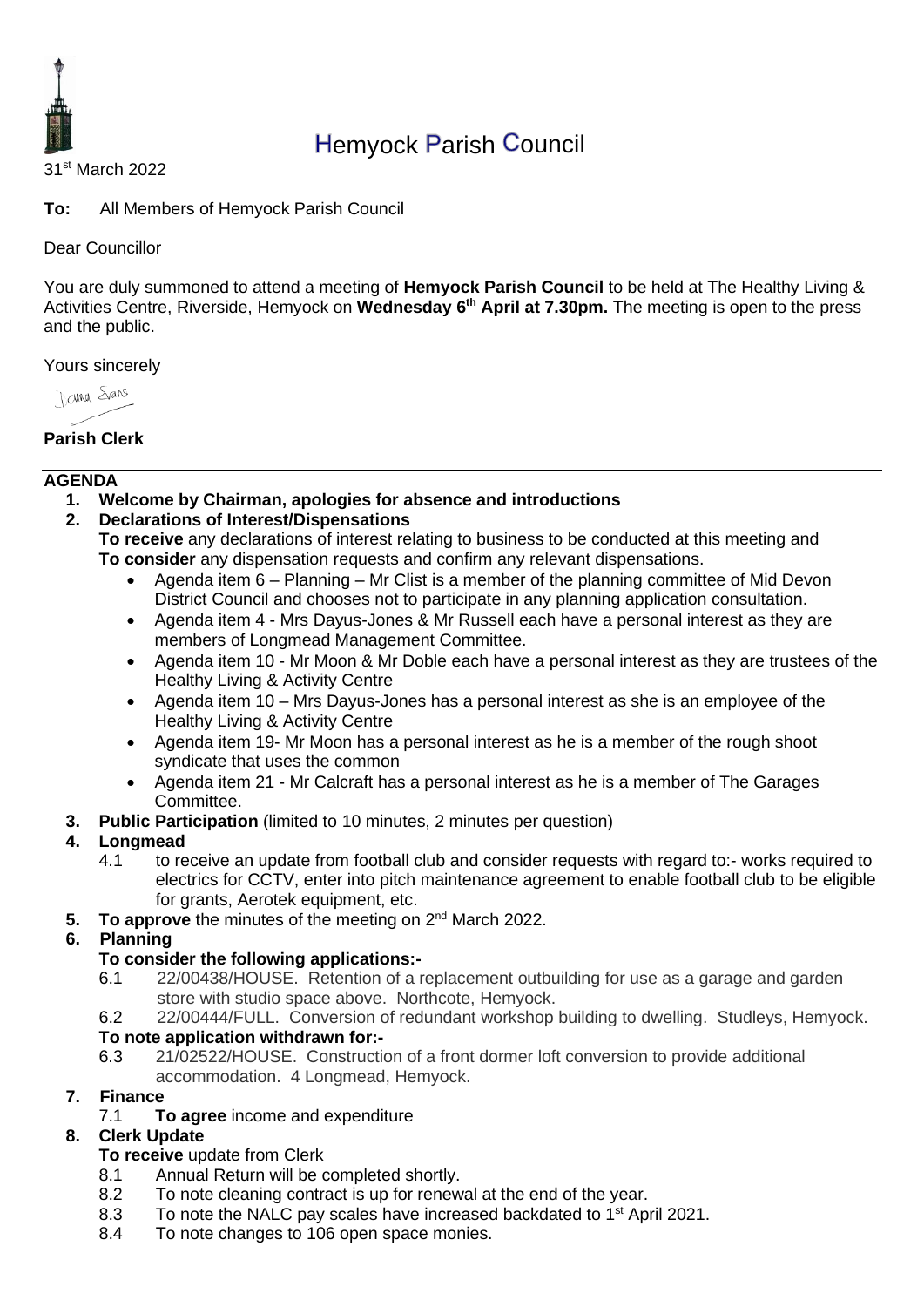- 8.5 To sign legal documents for pavement at 29 Station Road.
- 8.6 To note Connecting The Culm, Catchment Officer, Lucy Jefferson will attend the May meeting.
- 8.7 20 is plenty to note size of signs

## **9. Cemetery**

**To receive** any relevant information

#### **10. Blackdown Healthy Living & Activities Centre**

- **To receive** any relevant information
- 10.1 Crash Barrier in car park update from Mr Povah/Mr Ritchie

## **11. Correspondence**

#### **To note**

- 11.1 Open Space Spring edition.
- 11.2 NALC letter reference smaller councils

#### **To consider**

- 11.3 request from the Acorns Club to archive their files at The Parish Store
- 11.4 Request from primary school for a parish council governor.
- 11.5 letter from Police inviting liaison with parish councillor representative.

## **12. The Queen's Platinum Jubilee**

- **To receive** any relevant information
- 12.1 Consider request for additional £1,000 funding.

## **13. Community Land**

- **To receive** any relevant information
- **14. Matters Arising**
- **15. County Council Report To note** Councillor Radford's report.
- **16. District Council Report**

**To note** Councillor Clist's report

- **17. Highways**
	- **To receive** any relevant information
- **18. Footpaths**

**To receive** any relevant information.

- **19. Commons Management Group CMG**
	- **To receive** any relevant information.
	- 19.1 to sign new lease agreement with the gun club
- **20. Village Maintenance**
	- **To receive** any relevant information.
	- 20.1 **To discuss and agree** additional tasks
- **21. Garages Youth Project To receive** any relevant information
- **22. Blackdown Hills Parish Network To receive** any relevant information
- **23. Asset Management To receive** any relevant information
- **24. Items raised by chairman**
- **25. Items raised by councillors**
- **26. Public Participation**
- **27. PR**
- 28. Date of Next Council Meeting Wednesday 4<sup>th</sup> May 2022 at 7.30pm, Healthy Living & Activities Centre, Riverside, Hemyock